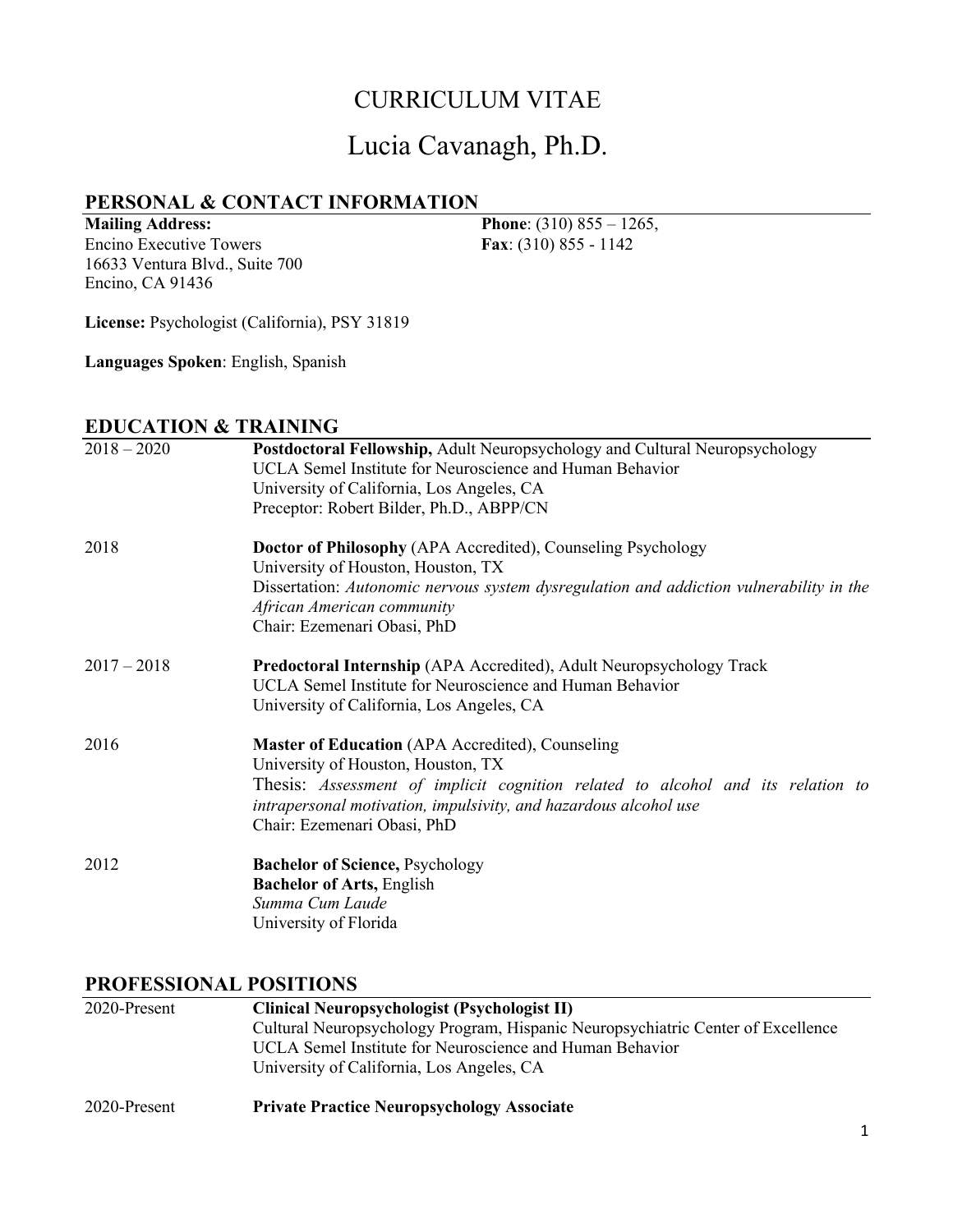## **AWARDS AND HONORS**

| 2019-2020     | <b>Chief Fellow, UCLA Medical Psychological Assessment Center</b>                            |
|---------------|----------------------------------------------------------------------------------------------|
| 2012-2017     | <b>Graduate Tuition Fellowship Award, Department of Psychological, Health &amp; Learning</b> |
|               | Sciences, University of Houston                                                              |
| 2014          | <b>NIAAA/NIDA Early Career Travel Award</b>                                                  |
| 2013          | Center for Teaching Excellence University Teaching Certificate, University of                |
|               | Houston                                                                                      |
| 2013-2015     | Graduate Travel Award, Department of Psychological, Health & Learning                        |
|               | Sciences, University of Houston                                                              |
| 2012          | <b>Award of Excellence in Service, Alachua County Crisis Center</b>                          |
| $2008 - 2012$ | Florida Academic Merit Scholar, full tuition support, Florida Bright Futures                 |
|               | Scholarship Program, University of Florida                                                   |
|               |                                                                                              |

## **PROFESSIONAL ACTIVITIES**

#### **Appointed Leadership and Professional Service:**

| $2019 - 2020$ | Chief Fellow and Practicum Committee Member, UCLA                                   |
|---------------|-------------------------------------------------------------------------------------|
|               | Develop and manage the neuropsychology practicum program for MPAC, develop          |
|               | curriculum for Professional Development seminar, and assist with day-to-day clinic  |
|               | operations and administrative oversight                                             |
| $2015 - 2018$ | Institutional Review Board member, Committee for the Protection of Human Subjects,  |
|               | University of Houston                                                               |
| $2013 - 2015$ | Student representative, APA Division 17 Health Psychology Section                   |
| $2013 - 2014$ | Vice-President, Educational Psychology Graduate Student Organization, University of |
|               | Houston                                                                             |
|               |                                                                                     |

*Ad-Hoc Reviewer:* International Journal of Stress Management, Psychological Services, Translational Issues in Psychological Science

#### **Teaching Assistantships:**

| $2012 - 2013$ | HDFS 1300: Development of Contemporary Families                                |
|---------------|--------------------------------------------------------------------------------|
|               | Department of Psychological, Health & Learning Sciences, University of Houston |

#### **Invited Talks/Lectures:**

| 2019 | Development of the Structured History Protocol for Neuropsychology (SHiP-NP)<br>Neuropsychology Brown Bag Lunch, UCLA |
|------|-----------------------------------------------------------------------------------------------------------------------|
| 2016 | Sleep disturbance and cognitive functioning                                                                           |
|      | Neuropsychology Rounds, Baylor College of Medicine                                                                    |
| 2014 | Career applications in Health Psychology                                                                              |
|      | Psychology Careers Course, University of Houston                                                                      |
| 2014 | Biobehavioral approaches to pain management                                                                           |
|      | Department of Anesthesiology Residential Grand Rounds, University of Texas Medical                                    |
|      | Branch                                                                                                                |

## **CLINICAL EXPERIENCE**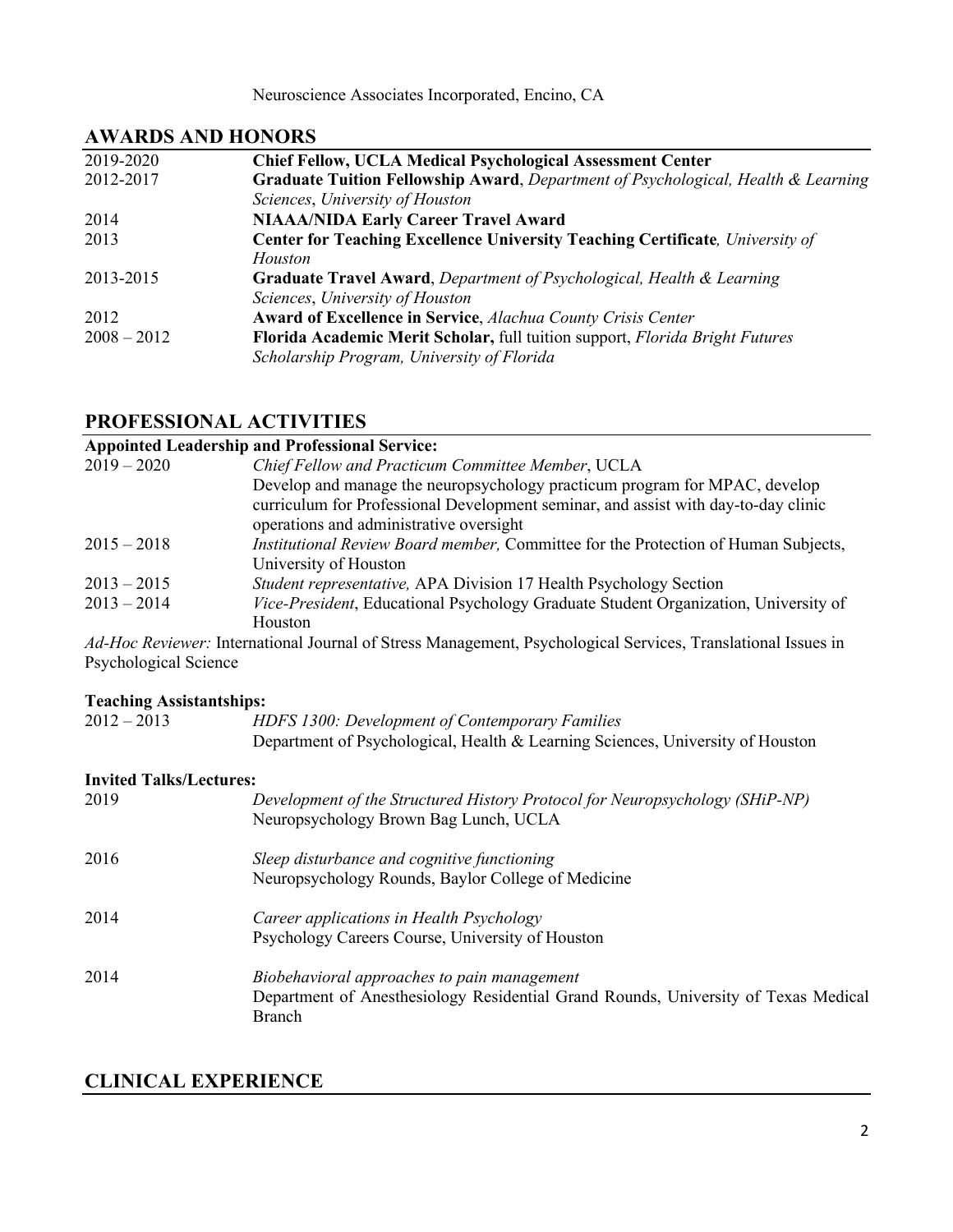| $2017 - 2020$ | UCLA SEMEL INSTITUTE FOR NEUROSCIENCE AND HUMAN BEHAVIOR,<br>Los Angeles, CA                                                                                                                                                                                                                                                                                                                                                                                                                                                                                                                                                                                                                                                                                                                                                                                                                                                                                                                                                                                                                                                                                                                                 |
|---------------|--------------------------------------------------------------------------------------------------------------------------------------------------------------------------------------------------------------------------------------------------------------------------------------------------------------------------------------------------------------------------------------------------------------------------------------------------------------------------------------------------------------------------------------------------------------------------------------------------------------------------------------------------------------------------------------------------------------------------------------------------------------------------------------------------------------------------------------------------------------------------------------------------------------------------------------------------------------------------------------------------------------------------------------------------------------------------------------------------------------------------------------------------------------------------------------------------------------|
| $2018 - 2020$ | <b>Medical Psychological Assessment Clinic (MPAC)</b><br>Role: Neuropsychology Postdoctoral Fellow<br>Supervisors: Patricia Walshaw, Ph.D., Robert Bilder, Ph.D. ABPP/CN, Jeffrey Schaeffer,<br>Ph.D. ABPP/CN, Xavier Cagigas, Ph.D. ABPP/CN, Paola Suarez, Ph.D., Susan<br>Bookheimer, Ph.D., Diane Scheiner, Ph.D., Robert Tomaszewski, Ph.D., Maura<br>Mitrushina, Ph.D. ABPP/CN, Heleya Rad, Psy.D., Linda Ercoli, Ph.D., Charles Hinkin,<br>Ph.D. ABPP/CN, Steven Castellon, Ph.D., Karen Wilson, Ph.D., ABPP/CN, Nicholas<br>Thaler, Ph.D. ABPP/CN<br>Duties: Comprehensive neuropsychological and psychodiagnostic assessment with<br>diverse and often medically complex cases (e.g., pre-surgical epilepsy, brain tumors,<br>DBS, psychiatric disorders, moyamoya, dementia, traumatic brain injury, learning<br>disabilities, etc.). Didactic training following the Division 40 and Houston guidelines for<br>training in neuropsychology. Exposure to neurodiagnostic procedures including Wada<br>testing, extra-operative grid mapping, and intra-operative brain mapping. Specialized<br>training in clinical fMRI analysis for localizing language, motor, sensory, and visual<br>functions. |
| $2018 - 2020$ | <b>Cultural Neuropsychology Program (CNP) in the Hispanic Neuropsychiatric Center</b><br>of Excellence (HNCE)<br>Role: Neuropsychology Postdoctoral Fellow<br>Supervisors: Xavier Cagigas, Ph.D. ABPP/CN, Paola Suarez, Ph.D., Diomaris Safi, Ph.D.,<br>Carlos Saucedo, Ph.D. ABPP/CN, David Lechuga, Ph.D.<br>Duties: Comprehensive neuropsychological and psychodiagnostic assessment for<br>monolingual Spanish-speaking and bilingual (English/Spanish) patients. Training and<br>supervision of doctoral students. Exposure to neurodiagnostic procedures including<br>bilingual WADA testing and intra-operative brain mapping.                                                                                                                                                                                                                                                                                                                                                                                                                                                                                                                                                                        |
| $2017 - 2020$ | <b>Spanish-Speaking Psychosocial Clinic (SSPC)</b><br>Role: Postdoctoral Fellow and Predoctoral Intern<br>Supervisor: Cynthia Telles, Ph.D.<br>Duties: Outpatient psychotherapy services in English and Spanish for Hispanic/Latino<br>adults. Participation in multidisciplinary weekly rounds.                                                                                                                                                                                                                                                                                                                                                                                                                                                                                                                                                                                                                                                                                                                                                                                                                                                                                                             |
| $2017 - 2018$ | Medical Psychology Assessment Clinic and Cultural Neuropsychology Initiative<br>Role: Predoctoral Intern<br>Supervisors: Patricia Walshaw, Ph.D., Robert Bilder, Ph.D. ABPP/CN, Jeffrey Schaeffer,<br>Ph.D. ABPP/CN, Xavier Cagigas, Ph.D. ABPP/CN, Paola Suarez, Ph.D., Robert<br>Tomaszewski, Ph.D., Steven Castellon, Ph.D., Roger Light, Ph.D., ABPP/CN, Nicholas<br>Thaler, Ph.D. ABPP/CN, April Thames, Ph.D.<br>Activities: Comprehensive neuropsychological and psychodiagnostic assessment service<br>with a focus on adult and bilingual (English/Spanish) evaluations for diverse referral<br>questions (e.g., pre-surgical cases, traumatic brain injury, neuropsychiatric disorders,<br>neurodevelopmental disorders, etc.). Exposure to neurodiagnostic procedures including<br>WADA testing, extra-operative grid mapping, and intra-operative brain mapping.<br>Didactics relevant to clinical training. Program designed to meet Division 40 and Houston<br>guidelines for training in neuropsychology.                                                                                                                                                                                     |
| 2017          | <b>Child and Adolescent Neurodevelopmental Clinic</b><br>Role: Predoctoral Intern<br>Supervisor: Enjey Lin, Ph.D.                                                                                                                                                                                                                                                                                                                                                                                                                                                                                                                                                                                                                                                                                                                                                                                                                                                                                                                                                                                                                                                                                            |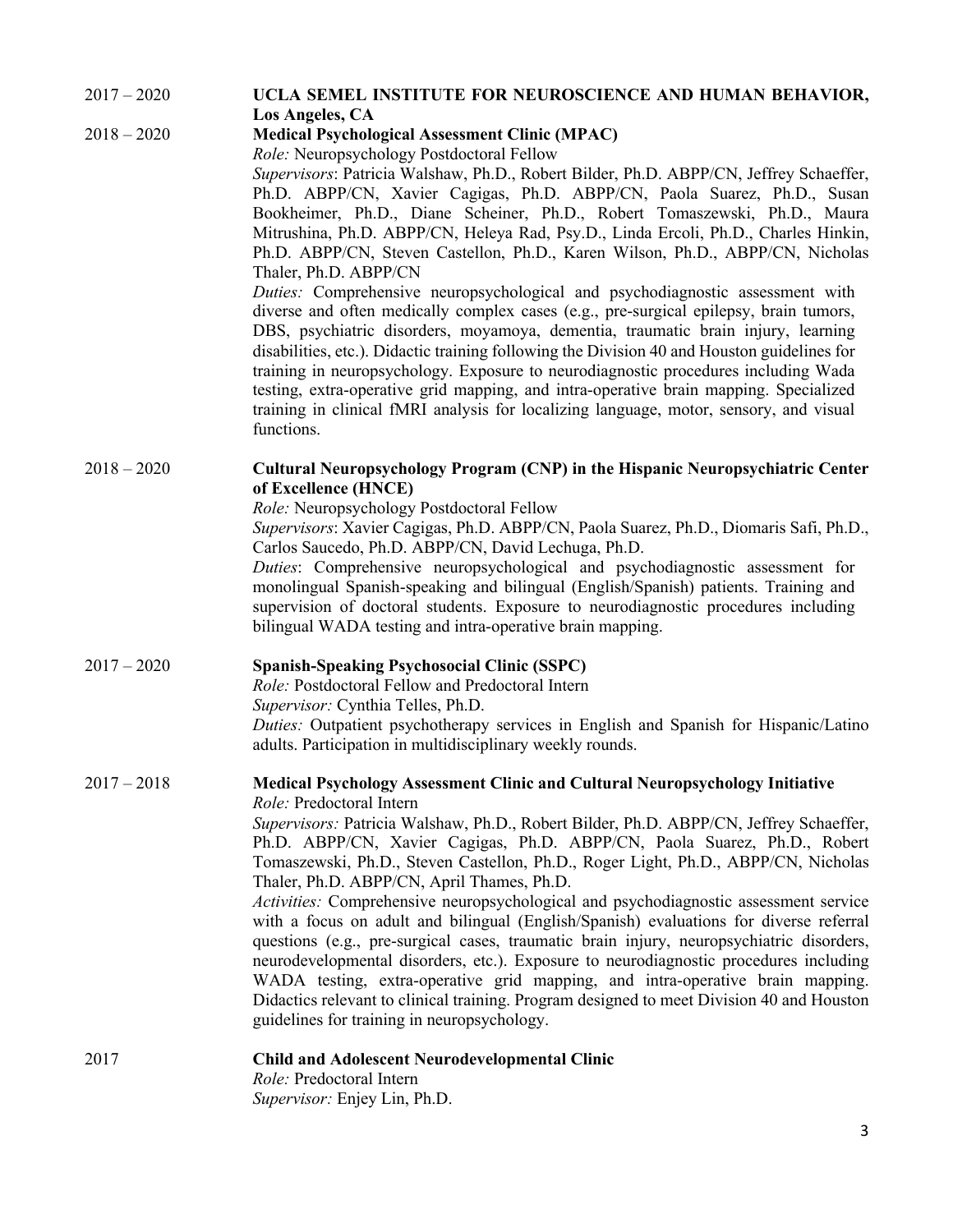|                     | Duties: Outpatient intervention and assessment services for individuals with autism<br>spectrum disorder, including participation in group intervention for young adults with<br>ASD to enhance independent living skills.                                                                                                                                                                                                                                                                                                                                                                                    |
|---------------------|---------------------------------------------------------------------------------------------------------------------------------------------------------------------------------------------------------------------------------------------------------------------------------------------------------------------------------------------------------------------------------------------------------------------------------------------------------------------------------------------------------------------------------------------------------------------------------------------------------------|
| $2015 - 2016$       | <b>BAYLOR COLLEGE OF MEDICINE, Houston, TX</b><br><b>Neuropsychology Services</b><br>Role: Doctoral practicum student<br>Supervisors: Jennifer Stinson, Ph.D., ABPP/CN, Adrianna Strutt, Ph.D., ABPP/CN,<br>Michelle York, Ph.D. ABPP/CN<br>Duties: Bilingual (English/Spanish) outpatient comprehensive neuropsychological<br>assessment for adult and geriatric patients in the Department of Neurology.                                                                                                                                                                                                    |
| $05/2016 - 09/2016$ | FEDERAL DETENTION CENTER OF HOUSTON, Houston, TX<br><b>Psychology Service</b><br>Role: Doctoral practicum student<br>Supervisor: Daniel Fox, Ph.D.<br>Duties: Therapy service with a diverse prison population (incl. violent offenders, HIV+,<br>geriatrics, and ESL-speakers) within the Federal Bureau of Prisons. Conduct CBT- and<br>emotion-focused individual psychotherapy, bilingual (English/Spanish) clinical intakes<br>and brief psychological screenings, and manualized group psychotherapies for Drug<br>Education and Basic Cognitive Skills.                                                |
| $09/2015 - 09/2016$ | <b>ZGALJARDIC PRIVATE NEUROPSYCHOLOGY PRACTICE, Texas City, TX</b><br>Role: Doctoral practicum student<br>Supervisor: Dennis Zgaljardic, Ph.D., ABPP/CN<br>Outpatient comprehensive neuropsychological and psychodiagnostic<br>Duties:<br>assessment for adult and geriatric clients referred from state disability services.                                                                                                                                                                                                                                                                                 |
| $08/2015 - 05/2015$ | <b>TRANSITIONAL LEARNING CENTER, Galveston, TX</b><br><b>Department of Neuropsychology</b><br>Role: Doctoral practicum student<br>Supervisor: Dennis Zgaljardic, Ph.D., ABPP/CN<br>Duties: Neuropsychological assessment, cognitive rehabilitation, group and individual<br>psychotherapy for adult and geriatric clients in a post-acute brain injury rehabilitation<br>setting. Therapies employed CBT-focused interventions for managing psychological<br>sequelae of brain injury (e.g., depression, anxiety, emotional regulation) and<br>psychoeducation for mood management and disability adjustment. |
| $07/2014 - 08/2015$ | MICHAEL E. DEBAKEY VETERANS AFFAIRS MEDICAL CENTER,<br><b>Houston, TX</b>                                                                                                                                                                                                                                                                                                                                                                                                                                                                                                                                     |
| $05/2015 - 08/2015$ | <b>Neuropsychology - Neurology Care Line</b><br>Role: Doctoral practicum student<br>Supervisor: Robert Collins, Ph.D., ABPP/CN<br>Duties: Outpatient comprehensive neuropsychological testing, interpretation and<br>integrated report writing for the Houston VA population. Inpatient neuropsychological<br>evaluation for patients in the Epilepsy Long-term Monitoring Unit. Co-lead ACT-based<br>group psychotherapy (3-4 members) for patients with epilepsy and/or PNES.                                                                                                                               |
| $01/2015 - 05/2015$ | <b>Mental Health - Neuropsychology Clinic</b><br>Role: Doctoral practicum student<br>Supervisor: Nick Wisdom, Ph.D., ABPP/CN                                                                                                                                                                                                                                                                                                                                                                                                                                                                                  |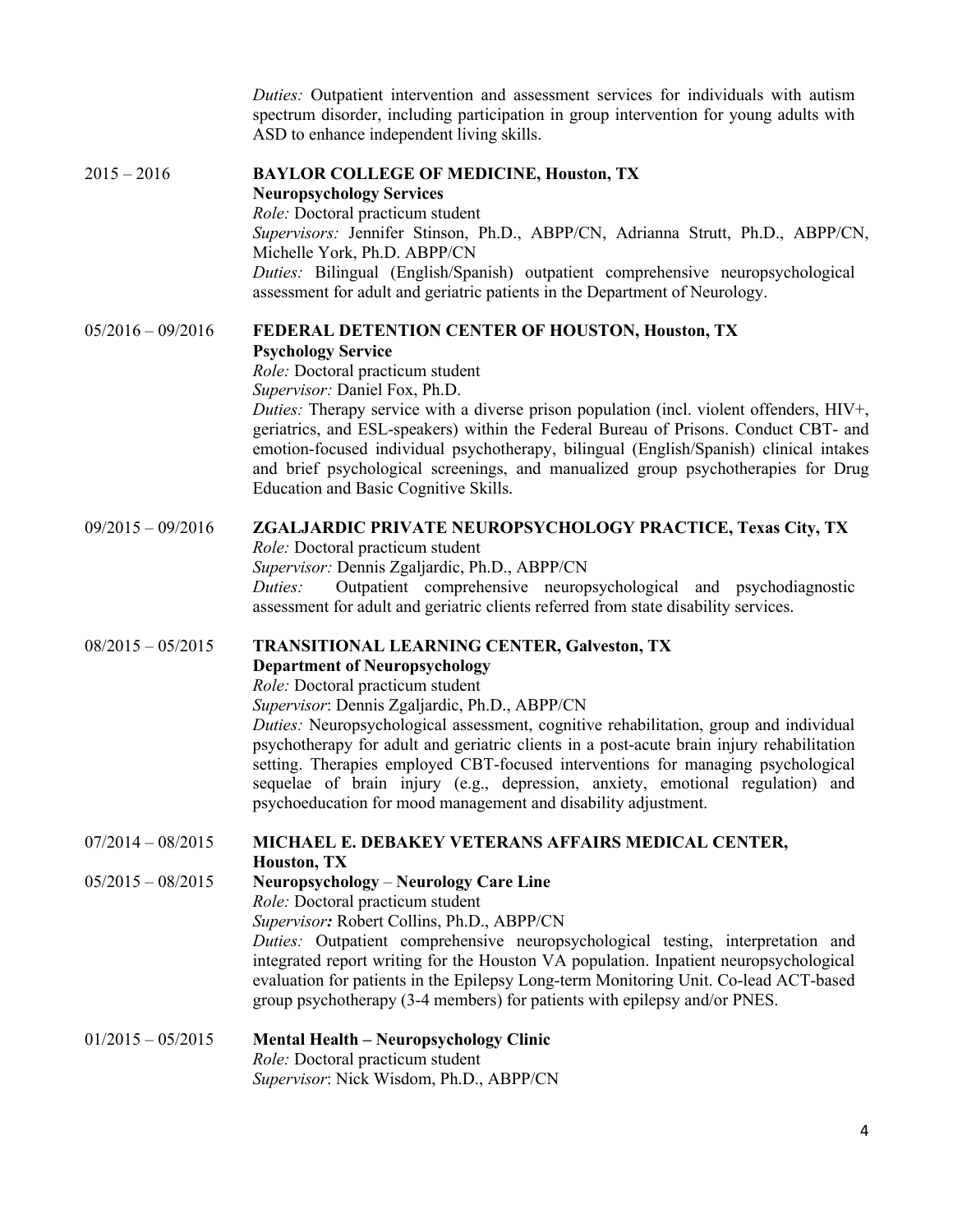Training Activities: Outpatient comprehensive neuropsychological evaluation using a primarily flexible battery approach. Brief inpatient/bedside neuropsychological screening and capacity evaluations.

07/2014 – 12/2014 **PTSD Clinical Team** *Role:* Doctoral practicum student *Supervisor:* Williams, Ph.D, ABPP *Duties:* Outpatient psychotherapy services with adult and geriatric veterans diagnosed with PTSD, including evidence-based individual psychotherapy (Prolonged Exposure and Cognitive Processing Therapy), PTSD and combat processing group therapy, and Mindfulness and Meditation group therapy

08/2013 – 05/2014 **UNIVERSITY OF TEXAS MEDICAL BRANCH, League City, TX Department of Anesthesiology and Pain** *Role:* Doctoral practicum student *Supervisor:* Jeff Baker, Ph.D., ABPP *Duties:* Outpatient psychodiagnostic and behavioral health assessment for adult and geriatric patients with chronic medical conditions in a hospital-affiliated multispecialty clinic. Brief intervention individual psychotherapy for pain management, treatment adherence, pre-/post-surgical transplant counseling, relaxation training, and healthrelated adjustment.

#### **GRANT FUNDING**

2019 **National Academy for Neuropsychology (NAN) Clinical Research Grant,** Common Data Elements in Neuropsychology, \$15,000.

#### **PEER-REVIEWED PUBLICATIONS**

- Połczyńska, M. M., Beck, L. Kuhn, T., Benjamin, C. F., Ly, T., Japardi, K., **Cavanagh, L.**, Bookheimer, S. Y. (in press). Dominant anterior but not posterior tumors reduce fMRI estimates of language laterality. *Journal of Neurosurgery.*
- **Cavanagh, L.,** & Obasi, E. M. (2020). The moderating role of coping style on chronic stress exposure and cardiovascular reactivity among African American emerging adults. *Prevention Science,* 1-10. https://doi.org/10.1007/s11121-020-01141-3
- Obasi, E. M., Chen, T. A., **Cavanagh, L.,** Smith, B. K., Wilborn, K. A., McNeill, L. H., & Reitzel, L. R. (2020). Depression, perceived social control, and hypothalamic-pituitary-adrenal axis function in African-American adults. *Health Psychology*, 39(2), 107. https://doi.org/10.1037/hea0000812
- Obasi, E. M., Shirtcliff, E. A., **Cavanagh, L.,** Ratliff, K. L., Pittman, D. M. & Brooks, J. J. (2017). Hypothalamicpituitary-adrenal reactivity to acute stress: An investigation into the roles of perceived stress and family resources. *Prevention Science, 18* (8). 923-931*.* https://doi.org/10.1007/s11121-017-0759-3
- Obasi, E. M., Tackett, J. L., Shirtcliff, E. A. & **Cavanagh, L.** (2016). The effects of alcohol and cigarette consumption on Dehydroepiandrosterone (DHEA) in rural African Americans. *The Journal of Black Psychology, 43* (6). 588-607. https://doi.org/10.1177/0095798416665742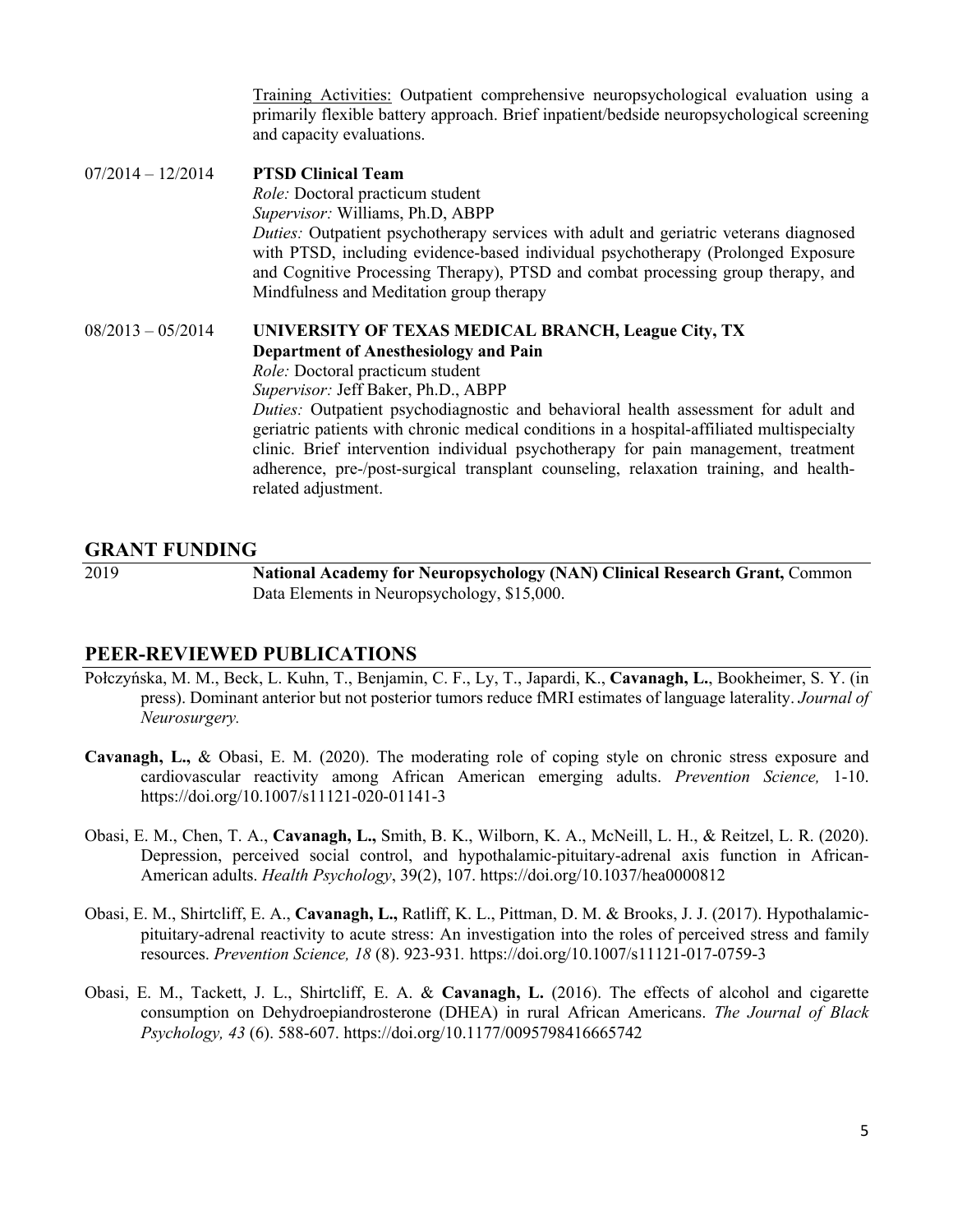- Obasi, E. M., **Cavanagh, L**., Pittman, D. L. & Brooks, J. J. (2016). Effects of evaluative context in implicit cognitions associated with alcohol and violent behaviors. *Addictive Behaviors Reports, 3*. 48-65. https://doi.org/10.1016/j.abrep.2016.04.003
- Obasi, E. M., Brooks, J. J., & **Cavanagh, L.** (2015). The effect of psychological distress, negative cognitions, and expectancies on problem drinking: Exploring a growing problem among university students. *Behavior Modification, 40* (1-2). 51-69. https://doi.org/10.1177/0145445515601793
- Obasi, E.M., Shirtcliff, E. A., Brody, G. H., MacKillop, J., Pittman, D.M., **Cavanagh, L.** & Philibert, R.A. (2015). The relationship between alcohol consumption, perceived stress, and CRHR1 genotype on the hypothalamic-pituitary-adrenal axis in rural African Americans. *Frontiers in Psychology, 6*: 832. https://doi.org/10.3389/fpsyg.2015.00832
- **Cavanagh, L**. & Obasi, E. M. (2015). The moderating role of implicit alcohol-related cognitions in hazardous alcohol use. *Addiction Research and Theory, 23* (5). 380-390. https://dx.doi.org/10.1016/j.drugalcdep.2017.07.038

#### **BOOK CHAPTERS**

- Baker, J. & **Cavanagh, L**. (2015). Mood disorders due to known medical conditions. Invited book chapter in Rodolfa, E., and Schaffer, J. (eds.) *A Student's Guide to Assessment and Diagnosis Using the ICD-10-CM: Psychological and Behavioral Conditions.* Washington, DC: American Psychological Association. ISBN: 978-1-4338-2093-9.
- Obasi, E. M, Wilborn, K., **Cavanagh, L.**, Ewune, E. & Yan, S. (2017). Neurobiology of Stress and Drug Use Vulnerability. Invited book chapter in J.M. Causadias, E.H. Telzer, & N.A. Gonzales, *The Handbook of Culture and Biology: Bridging Evolutionary Adaptation and Development*. West Sussex: Wiley. ISBN: 9781119181330.

#### **PROFESSIONAL PRESENTATIONS**

- **Cavanagh, L.** (2020, February). Common data elements in precision neuropsychology. In R. Bilder (Chair), *Toward Precision Neuropsychology*. Symposium at the International Neuropsychological Society 2020 Annual Meeting, Denver, CO.
- Yañez J., Diaz-Santos M., Rodes E., **Cavanagh L.,** Suarez P.A., Miranda A.A., Cagigas X.E. (2019). Socially Responsible Neuropsychology (SRN) in Action: Assessment of a Highly Educated Bilingual Latina Older Adult. Poster presentation at the National Academy of Neuropsychology (NAN) Annual Conference 2019, San Diego, CA. *\*Student Diversity Poster Award Winner*
- Díaz-Santos, M., Suarez, P., Cagigas, X., **Cavanagh, L.,** Yañez, J., Ramirez, E., Gracian, E. (2019). Cultural and Linguistic Competency Training from a Socially Responsible Neuropsychology (SRN) Model. Poster presentation at the American Psychological Association (APA) Annual Convention 2019, Chicago, IL.
- Díaz-Santos, M., **Cavanagh, L.,** Yañez, J., Ramirez, E., Gracian, E., Suarez, P., Cagigas, X. (2019). Cultural and Linguistic Competency Training in an SRN Framework: Perspectives from Trainees. Poster presentation. International Neuropsychological Society (INS) Annual Convention, Hispanic Neuropsychological Society (HNS) Section, New York, NY
- **Cavanagh, L.,** Funes, C., Yañez, J., Cagigas, X., Suarez, P., Cultural Neuropsychology Initiative. (2018). El impacto del tratamiento de la apnea obstructiva del sueño en el pronóstico cognitivo: un caso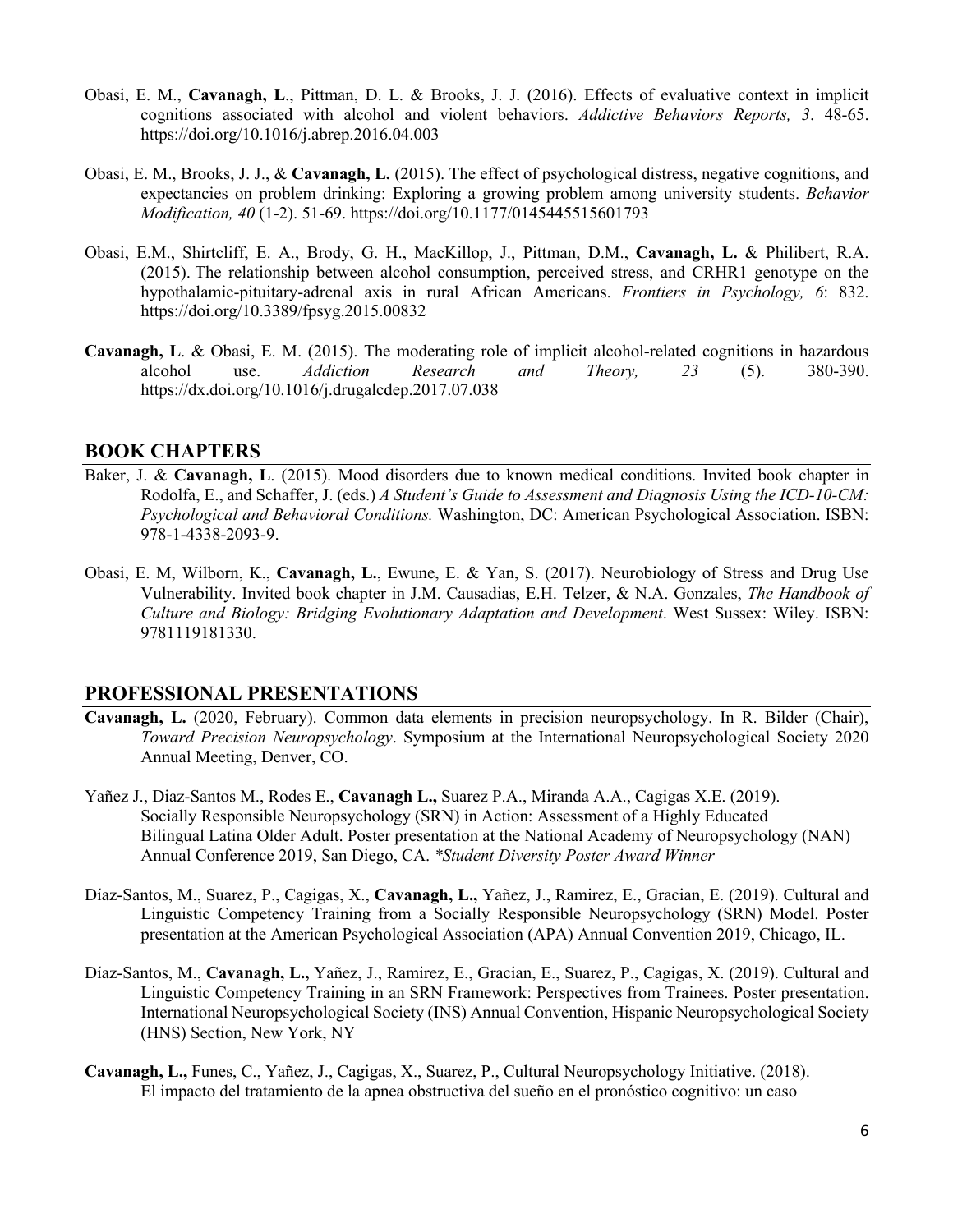clínico [The impact of obstructive sleep apnea treatment in cognitive outcomes: A case study]. Poster presentation at X Congreso Internacional Cerebro-Mente de la Asociación Latinoamericana de Neuropsicología (ALAN), Guatemala City, Guatemala.

- **Cavanagh, L.,** Mahmood, Z., Hammond, A., Kuhn, T.P., Nunez, R., & Thames, A.D. (2017). The impact of current leisure activities on cognitive and brain reserve among community-dwelling adults. Paper accepted for presentation at the INS Annual Meeting, Washington, DC.
- Ewane, E., **Cavanagh, L.,** Wilborn, K.W., Yan, S., Christopher, K., & Obasi, E. M. (2017). Mediation of problem drinking vulnerability on psychological distress and negative behavioral outcomes. Poster presentation at the Annual APA Convention, Washington, DC.
- **Cavanagh, L.** & Tran, J. (2017). An empirically-based continuum of care model of mental health among urban firefighters. Poster presentation at the Annual APA Convention, Washington, DC.
- **Cavanagh, L.,** Wilborn, K.W., Ewane, E., Yan, S., Christopher, K., & Obasi, E. M. (2016). Psychosocial correlates of autonomic reactivity and drug use. Poster presentation at the Association for Psychological Sciences (APS) Annual Convention, Boston, MA.
- **Cavanagh, L.,** Wilborn, K. Ewane, E. & Obasi, E. M. (2016). Diurnal cortisol regulation among African Americans: A path model for drug use and neighborhood violence. Poster presentation at the Annual APA Convention, Denver, CO.
- **Cavanagh, L.,** Wilborn, K., Ewane, E., Yan, S. & Obasi, E. M (2016). Within-person coupling of changes in cortisol and DHEA in response to acute stress. Poster presentation at the Society for Prevention Research (SPR) Annual Meeting, San Francisco, CA.
- Wilborn, K., **Cavanagh, L.,** Ewane, E., Yan, S. & Obasi, E. M. (2016). Relative reinforcing efficacy of alcohol among African-American young adults. Poster presentation at the Association for Psychological Science (APS) Annual Convention, Chicaco, IL.
- Obasi, E. M., **Cavanagh, L.,** Forney, M., Regan, S. D., McNeill, L. H. & Reitzel, L. R. (2016) Associations between neighborhood tobacco retail outlet density and the Cortisol Awakening Response in Black adults. Poster presentation at the American Academy of Health Behaviors (AAHB) Annual Conference, Ponte Vedra, FL.
- Reitzel, L. R., Washington, E. C., Smith, B. K., **Cavanagh, L.,** McNeill, L. H. & Obasi, E. M. (2016). Relationship between social status, depressive symptoms, and social control on Hypothalamic-Pituitary-Adrenal Axis functioning in African-American adults. Poster presentation at the AAHB Annual Conference, Ponte Vedra, FL.
- Obasi, E. M., **Cavanagh, L.,** Ewane, E. & Yan, S. (2015). Impact of alcohol and cigarette smoking on stress physiology: An investigation into cancer risk behaviors in rural African Americans. Poster presentation at the Innovations in Cancer Prevention and Research Conference, Austin, TX.
- Wisdom, N., Dunn, R., **Cavanagh L.** & Collins, R. (2015). Statistically combining self-report inventories in the identification of psychogenic non-epileptic events. Paper presentation at the National Academy of Neuropsychology Annual Conference, Austin, TX.
- **Cavanagh, L.,** Ewane, E., Tolbert, M. & Obasi, E. M. (2015). Effects of evaluative context in implicit cognitions associated with alcohol and violent behaviors. Poster presentation at the Collaborative Perspectives on Addictions Annual Meeting, Baltimore, MD.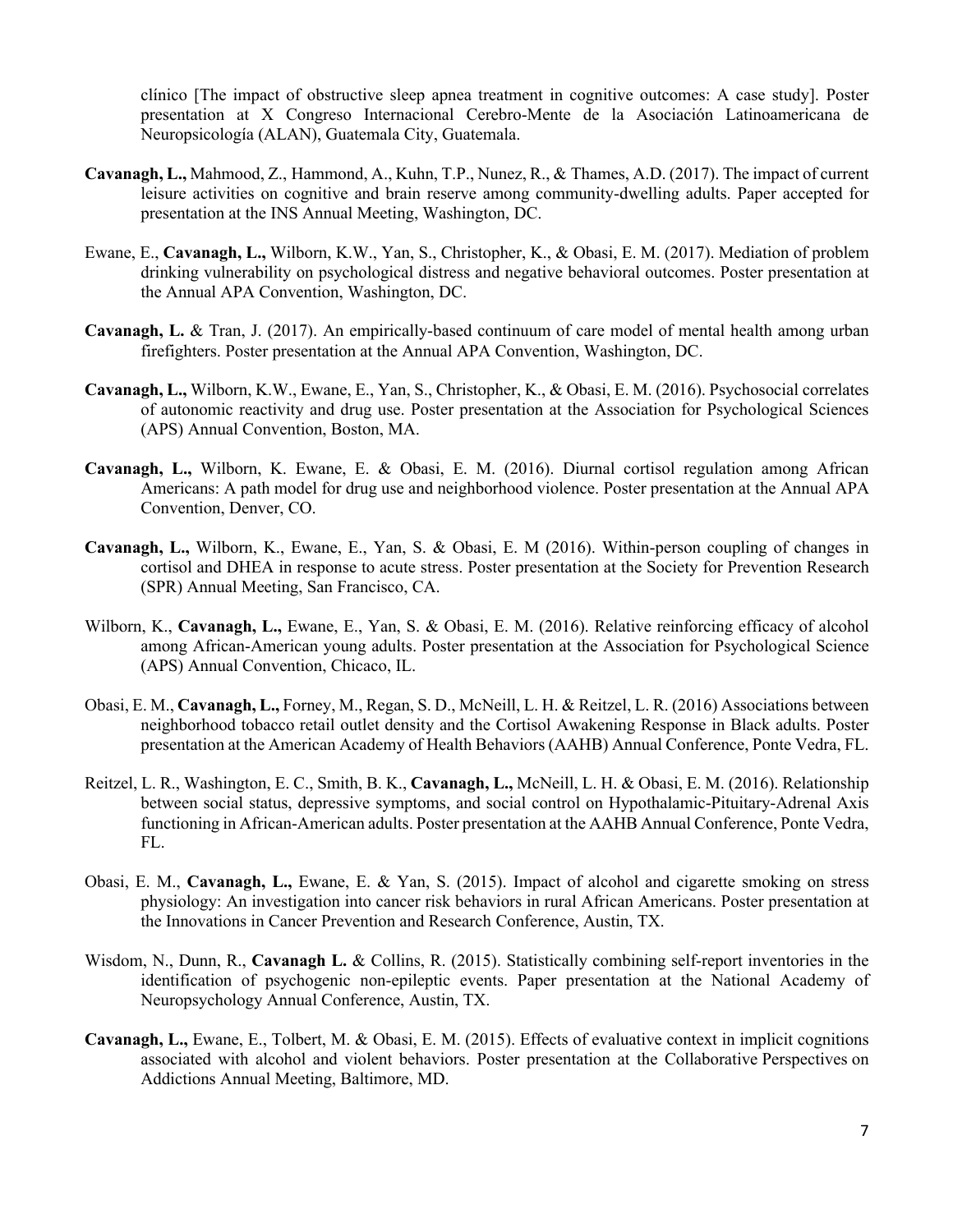- **Cavanagh, L.,** Ewane, E. & Tolbert, M. (2015). An investigation into implicit cognitions associated with Alcohol and Violence. Poster presentation at the annual Houston Symposium for Research in Education and Psychology, Houston, TX.
- **Cavanagh, L.,** Campbell, M. T., Ratliff, K. L., Smith, B. K. & Obasi, E. M. (2014). The effects of alcohol and cigarette consumption on dehydroepiandrosterone (DHEA) in rural African Americans. Poster presentation at the APA Annual Convention, Washington, DC.
- Baker, J., **Cavanagh, L.** & Wells, D. (2014). Assessment and treatment of patients with chronic pain in an integrated care setting. Workshop presented at the Texas Psychological Association (TPA) Annual Convention, Dallas, TX.
- **Cavanagh, L.,** Ratliff, K. L. & Obasi, E. M. (2013). Assessing relationships among implicit attitudes, individual differences, and reported alcohol consumption. Poster presentation at the APA Annual Convention, Honolulu, HI.
- Ratliff, K. L., **Cavanagh, L.** & Obasi, E. M. (2013). Effects of alcohol and drugs on the human stress response. Poster presentation at the APA Annual Convention, Honolulu, HI.
- **Cavanagh, L.** (2013). Assessment of alcohol-related implicit cognition. Poster presentation at the Annual Houston Symposium for Research in Education and Psychology, Houston, TX.

### **RESEARCH EXPERIENCE**

2019 – Present **NATIONAL NEUROPSYCHOLOGY NETWORK, UCLA Semel Institute for Neuroscience and Human Behavior, Los Angeles, CA** *Principal Investigators:* Robert Bilder, Ph.D., Russel Bauer, Ph.D., Laura Umfleet, Ph.D., David Loring, Ph.D., Daniel Drane, Ph.D., Steven Riese, Ph.D. *Major projects:* National Neuropsychology Network (R01MH118514, PI: Bilder), Common Data Elements in Neuropsychology (NAN Clinical Research Grant, PI: Cavanagh) *Area(s) of focus:* Multi-site program for aggregating item-level neuropsychological test data at the point of testing into the NIH National Data Archives. *Duties:* Develop Structured History Protocol for Neuropsychoogy® (SHiP-NP) and facilitate its implementation across participating sites. Facilitate study implementation within the local clinic. Assist with development of other study materials and protocols. 2019 – 2020 **COLLABORATIVE NEUROPSYCHOLOGY DATABASE, UCLA Semel Institute for Neuroscience and Human Behavior, Los Angeles, CA** *Principal Investigators:* Robert Bilder, Ph.D., Taylor Kuhn, Ph.D. *Area(s) of focus:* Development of a collaborative repository for item-level clinical neuropsychological test data. *Duties:* Assist with database development, project implementation, training and supervision of undergraduate research assistants. 2013 - 2017 **HWEMUDUA ADDICTIONS AND HEALTH DISPARITIES LAB, Department of Psychological, Health and Learning Sciences, University of Houston** *Principal Investigator:* Ezemenari M. Obasi, Ph.D. *Area(s) of focus:* Biopsychosocial and cultural determinants of health disparities, stress physiology and dysregulation, drug use vulnerability, implicit cognition. *Major projects:* Stress and drug use vulnerability in the African American Community (R01DA034739, PI: Obasi); Vulnerability to Drug Use and HIV: Advancing Prevention